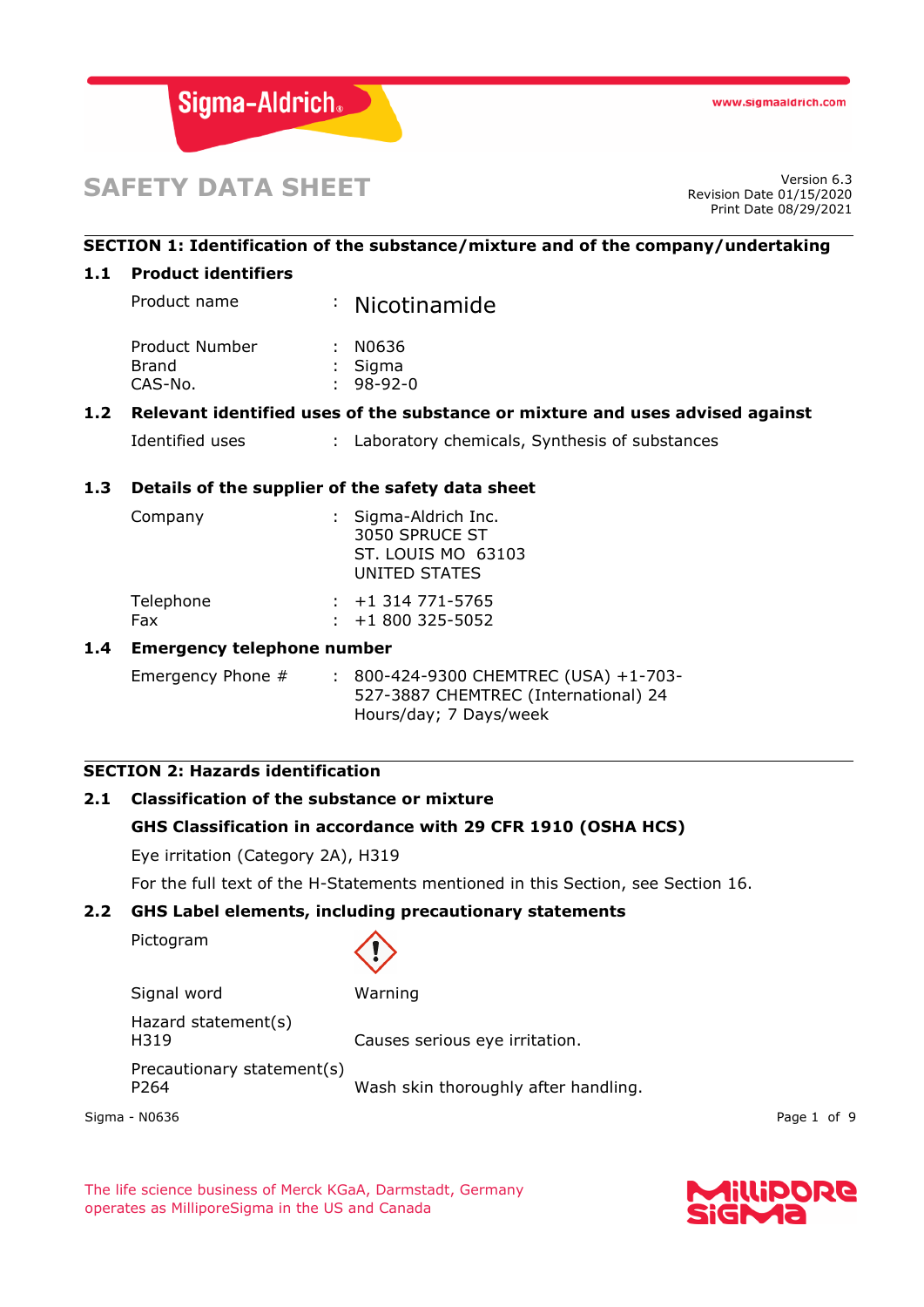| P280                 | Wear eye protection/ face protection.                        |
|----------------------|--------------------------------------------------------------|
| $P305 + P351 + P338$ | IF IN EYES: Rinse cautiously with water for several minutes. |
|                      | Remove contact lenses, if present and easy to do. Continue   |
|                      | rinsing.                                                     |
| $P337 + P313$        | If eye irritation persists: Get medical advice/ attention.   |

#### **2.3 Hazards not otherwise classified (HNOC) or not covered by GHS** - none

#### **SECTION 3: Composition/information on ingredients**

| <b>Substances</b><br>Synonyms           | Pyridine-3-carboxylic acid amide<br>Nicotinic acid amide<br>Vitamin PP<br>Vitamin B3<br>Niacinamide |                     |               |
|-----------------------------------------|-----------------------------------------------------------------------------------------------------|---------------------|---------------|
| Formula                                 | $C_6H_6N_2O$<br>t.                                                                                  |                     |               |
| Molecular weight<br>CAS-No.<br>$EC-NO.$ | $: 122.12$ g/mol<br>$98 - 92 - 0$<br>202-713-4                                                      |                     |               |
| Component                               |                                                                                                     | Classification      | Concentration |
| <b>Nicotinamide</b>                     |                                                                                                     |                     |               |
|                                         |                                                                                                     | Eye Irrit. 2A; H319 | $\le$ = 100 % |

For the full text of the H-Statements mentioned in this Section, see Section 16.

#### **SECTION 4: First aid measures**

#### **4.1 Description of first aid measures**

#### **General advice**

Consult a physician. Show this safety data sheet to the doctor in attendance.Move out of dangerous area.

#### **If inhaled**

If breathed in, move person into fresh air. If not breathing, give artificial respiration. Consult a physician.

#### **In case of skin contact**

Wash off with soap and plenty of water. Consult a physician.

#### **In case of eye contact**

Rinse thoroughly with plenty of water for at least 15 minutes and consult a physician.

#### **If swallowed**

Never give anything by mouth to an unconscious person. Rinse mouth with water. Consult a physician.

#### **4.2 Most important symptoms and effects, both acute and delayed**

The most important known symptoms and effects are described in the labelling (see section 2.2) and/or in section 11

Sigma - N0636 Page 2 of 9

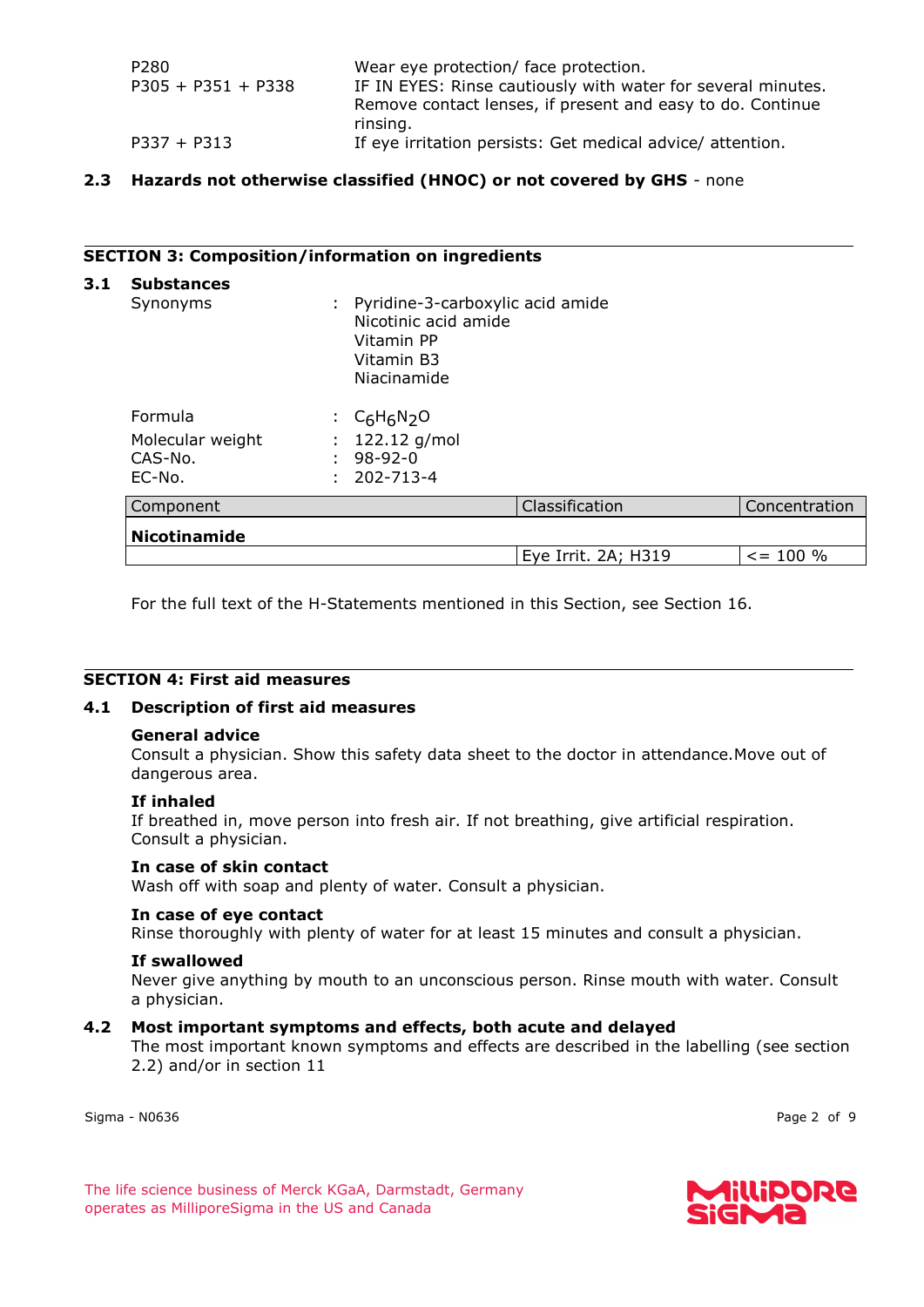#### **4.3 Indication of any immediate medical attention and special treatment needed** No data available

#### **SECTION 5: Firefighting measures**

#### **5.1 Extinguishing media**

#### **Suitable extinguishing media**

Use water spray, alcohol-resistant foam, dry chemical or carbon dioxide.

- **5.2 Special hazards arising from the substance or mixture** Carbon oxides, Nitrogen oxides (NOx) Combustible.
- **5.3 Advice for firefighters** Wear self-contained breathing apparatus for firefighting if necessary.
- **5.4 Further information** No data available

#### **SECTION 6: Accidental release measures**

- **6.1 Personal precautions, protective equipment and emergency procedures** Use personal protective equipment. Avoid dust formation. Avoid breathing vapours, mist or gas. Ensure adequate ventilation. Avoid breathing dust. For personal protection see section 8.
- **6.2 Environmental precautions** Do not let product enter drains.
- **6.3 Methods and materials for containment and cleaning up** Pick up and arrange disposal without creating dust. Sweep up and shovel. Keep in suitable, closed containers for disposal.
- **6.4 Reference to other sections** For disposal see section 13.

#### **SECTION 7: Handling and storage**

#### **7.1 Precautions for safe handling**

Avoid contact with skin and eyes. Avoid formation of dust and aerosols.Further processing of solid materials may result in the formation of combustible dusts. The potential for combustible dust formation should be taken into consideration before additional processing occurs.

Provide appropriate exhaust ventilation at places where dust is formed. For precautions see section 2.2.

**7.2 Conditions for safe storage, including any incompatibilities** Keep container tightly closed in a dry and well-ventilated place. Storage class (TRGS 510): 11: Combustible Solids

#### **7.3 Specific end use(s)**

Apart from the uses mentioned in section 1.2 no other specific uses are stipulated

Sigma - N0636 Page 3 of 9



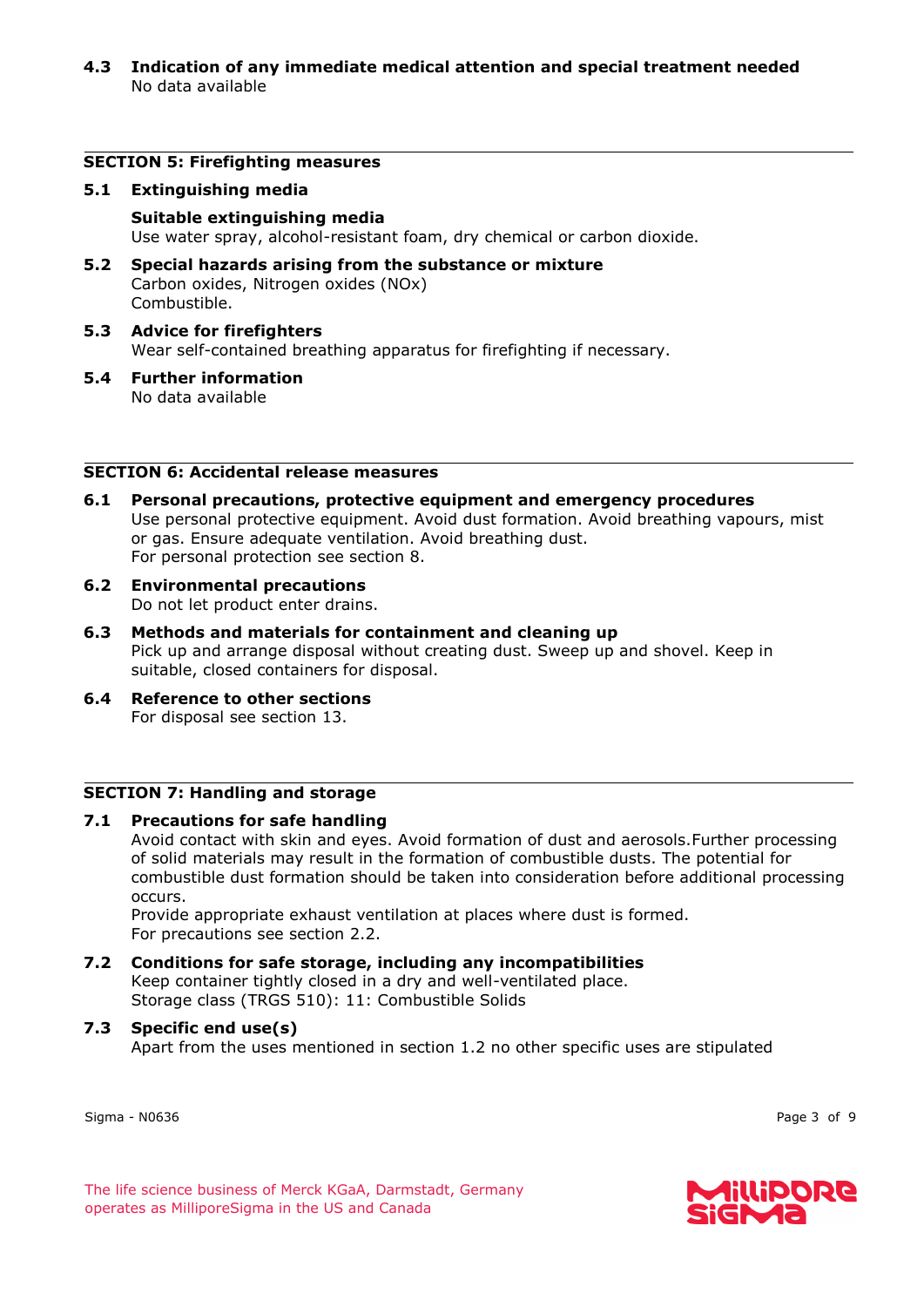#### **SECTION 8: Exposure controls/personal protection**

#### **8.1 Control parameters**

#### **Components with workplace control parameters**

Contains no substances with occupational exposure limit values.

#### **8.2 Exposure controls**

#### **Appropriate engineering controls**

Handle in accordance with good industrial hygiene and safety practice. Wash hands before breaks and at the end of workday.

#### **Personal protective equipment**

#### **Eye/face protection**

Safety glasses with side-shields conforming to EN166 Use equipment for eye protection tested and approved under appropriate government standards such as NIOSH (US) or EN 166(EU).

#### **Skin protection**

Handle with gloves. Gloves must be inspected prior to use. Use proper glove removal technique (without touching glove's outer surface) to avoid skin contact with this product. Dispose of contaminated gloves after use in accordance with applicable laws and good laboratory practices. Wash and dry hands.

Full contact Material: Nitrile rubber Minimum layer thickness: 0.11 mm Break through time: 480 min Material tested:Dermatril® (KCL 740 / Aldrich Z677272, Size M)

Splash contact Material: Nitrile rubber Minimum layer thickness: 0.11 mm Break through time: 480 min Material tested:Dermatril® (KCL 740 / Aldrich Z677272, Size M)

data source: KCL GmbH, D-36124 Eichenzell, phone +49 (0)6659 87300, e-mail sales@kcl.de, test method: EN374

If used in solution, or mixed with other substances, and under conditions which differ from EN 374, contact the supplier of the CE approved gloves. This recommendation is advisory only and must be evaluated by an industrial hygienist and safety officer familiar with the specific situation of anticipated use by our customers. It should not be construed as offering an approval for any specific use scenario.

#### **Body Protection**

Impervious clothing, The type of protective equipment must be selected according to the concentration and amount of the dangerous substance at the specific workplace.

#### **Respiratory protection**

For nuisance exposures use type P95 (US) or type P1 (EU EN 143) particle respirator.For higher level protection use type OV/AG/P99 (US) or type ABEK-P2 (EU EN 143) respirator cartridges. Use respirators and components tested and approved under appropriate government standards such as NIOSH (US) or CEN (EU).

#### **Control of environmental exposure**

Do not let product enter drains.

Sigma - N0636 Page 4 of 9

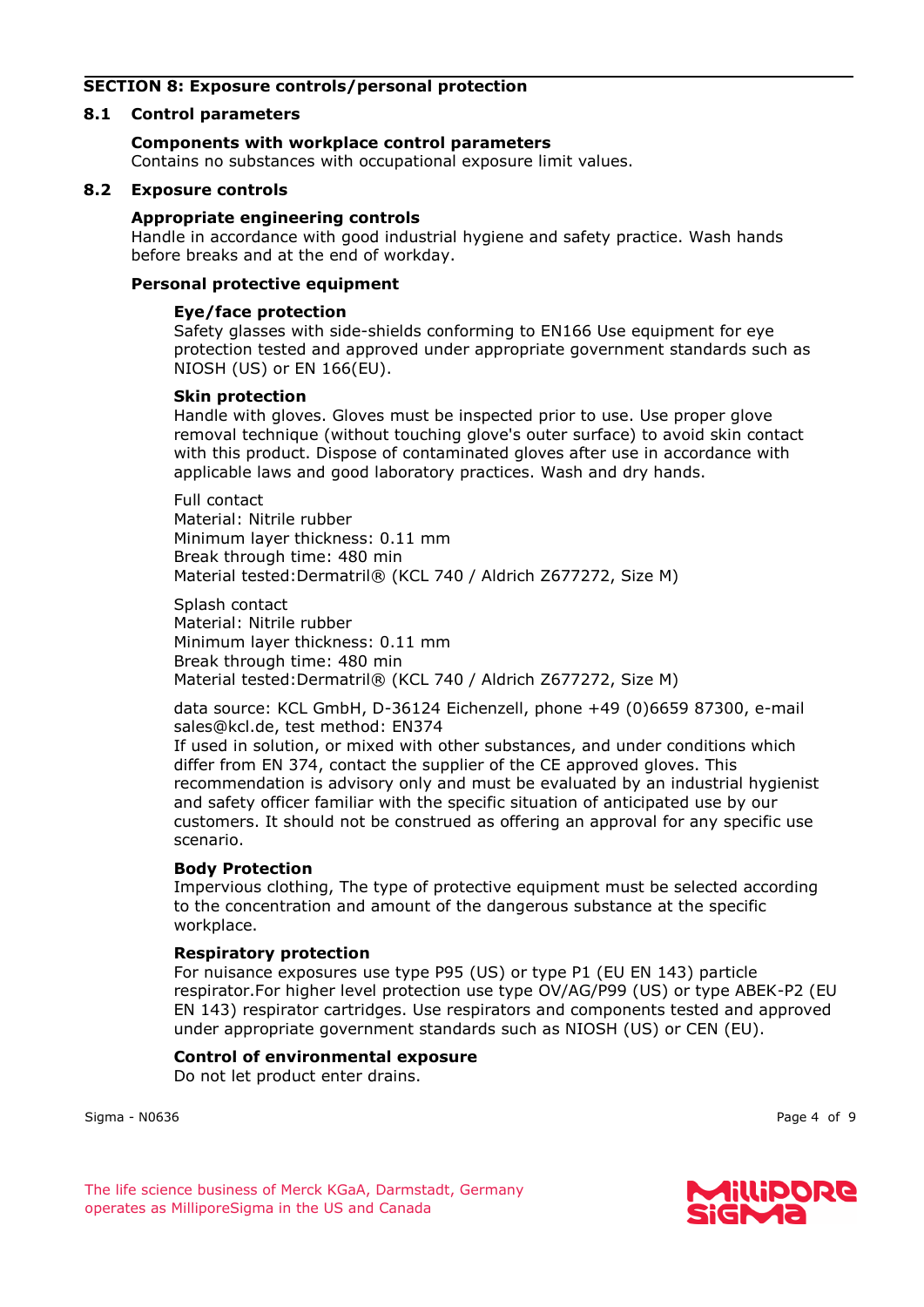#### **SECTION 9: Physical and chemical properties**

#### **9.1 Information on basic physical and chemical properties** a) Appearance Form: solid b) Odour No data available c) Odour Threshold No data available d) pH No data available e) Melting point/freezing point Melting point/range: 128 - 131 °C (262 - 268 °F) - lit. f) Initial boiling point and boiling range 150 - 160 °C 302 - 320 °F at 0.0007 hPa g) Flash point 182 °C (360 °F) h) Evaporation rate No data available i) Flammability (solid, gas) No data available j) Upper/lower flammability or explosive limits No data available k) Vapour pressure No data available l) Vapour density No data available m) Relative density No data available n) Water solubility No data available o) Partition coefficient: n-octanol/water No data available p) Auto-ignition temperature No data available q) Decomposition temperature No data available r) Viscosity No data available s) Explosive properties No data available t) Oxidizing properties No data available

#### **9.2 Other safety information** No data available

#### **SECTION 10: Stability and reactivity**

#### **10.1 Reactivity**

No data available

#### **10.2 Chemical stability**

Stable under recommended storage conditions.

Sigma - N0636 Page 5 of 9

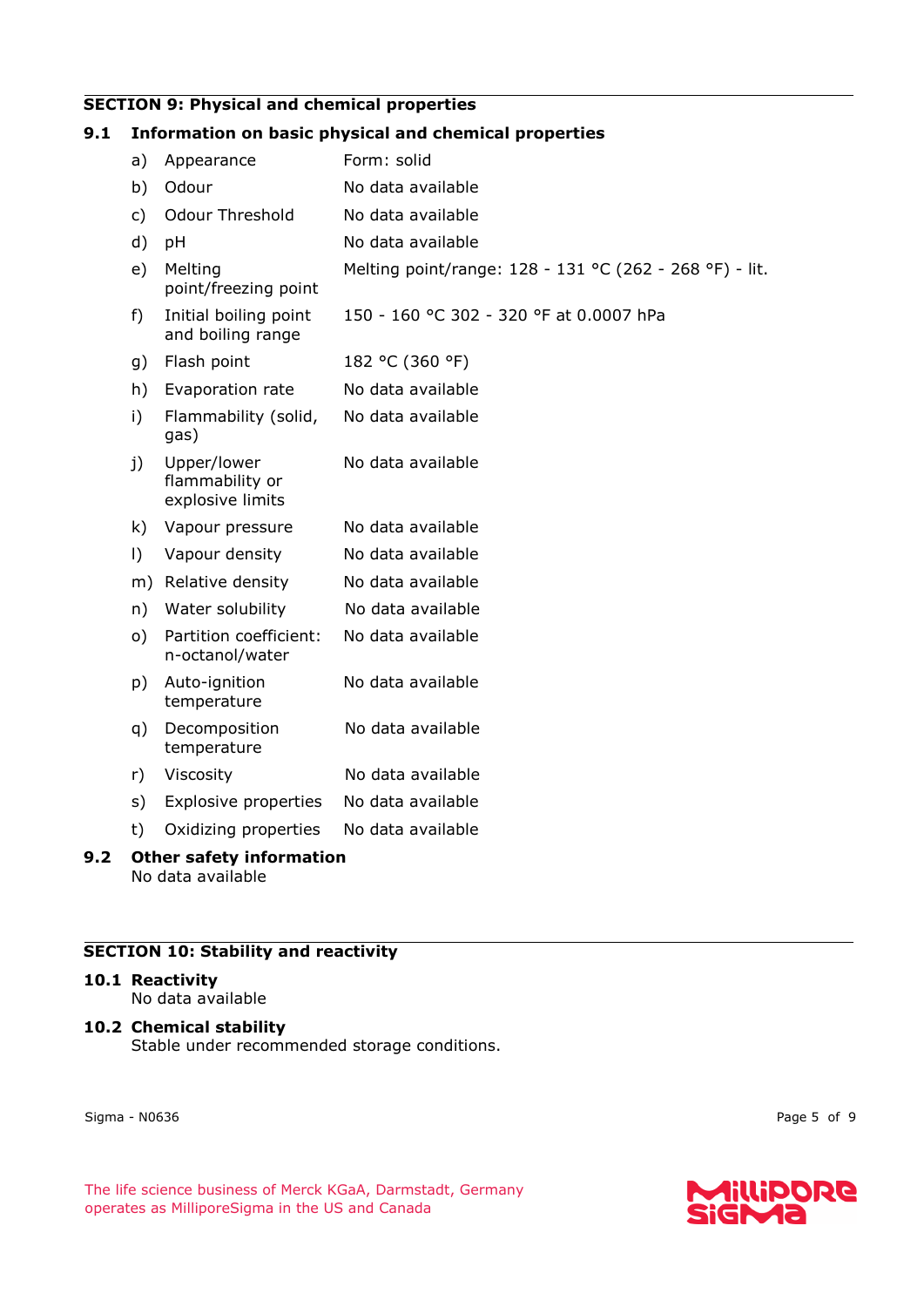- **10.3 Possibility of hazardous reactions** No data available
- **10.4 Conditions to avoid** No data available
- **10.5 Incompatible materials** Strong oxidizing agents

#### **10.6 Hazardous decomposition products** Hazardous decomposition products formed under fire conditions. - Carbon oxides, Nitrogen oxides (NOx) Other decomposition products - No data available In the event of fire: see section 5

#### **SECTION 11: Toxicological information**

#### **11.1 Information on toxicological effects**

#### **Acute toxicity**

LD50 Oral - Rat - male and female - > 2,000 mg/kg (OECD Test Guideline 423) LC50 Inhalation - Rat - male and female - 4 h - > 3.8 mg/l (OECD Test Guideline 436) LD50 Dermal - Rabbit - male and female - > 2,000 mg/kg (OECD Test Guideline 402)

#### **Skin corrosion/irritation**

Skin - Rabbit Result: No skin irritation - 4 h (OECD Test Guideline 404)

#### **Serious eye damage/eye irritation**

Eyes - Rabbit Result: Eye irritation (OECD Test Guideline 405)

#### **Respiratory or skin sensitisation**

Maximisation Test - Guinea pig Result: negative (OECD Test Guideline 406) No data available

#### **Germ cell mutagenicity**

No data available Ames test Salmonella typhimurium Result: negative Mutagenicity (mammal cell test): chromosome aberration. Human lymphocytes Result: negative OECD Test Guideline 474 Mouse - male and female - Bone marrow

#### **Carcinogenicity**

Carcinogenicity - Did not show carcinogenic effects in animal experiments. (Lit.)

Sigma - N0636 Page 6 of 9

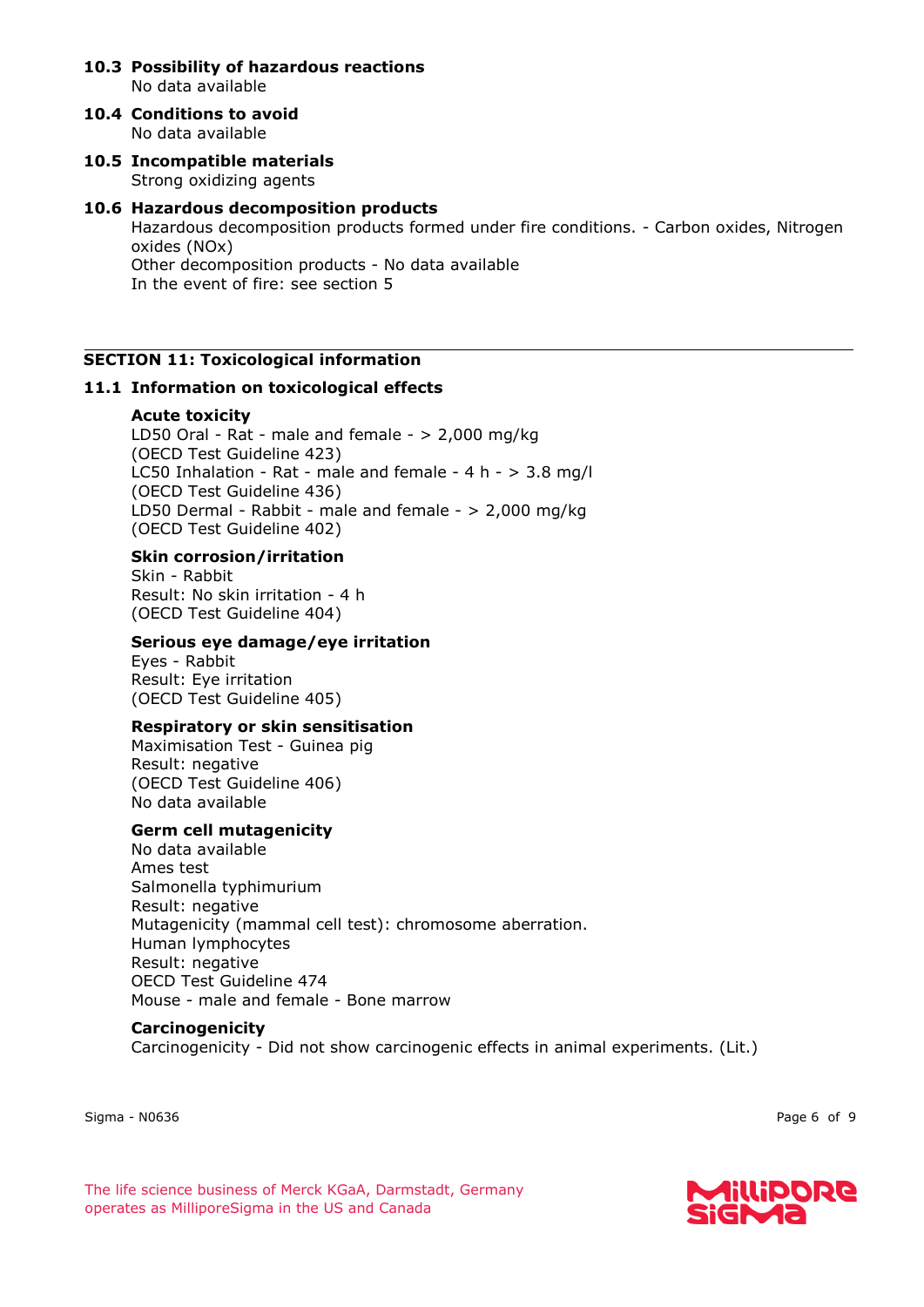- IARC: No component of this product present at levels greater than or equal to 0.1% is identified as probable, possible or confirmed human carcinogen by IARC.
- NTP: No component of this product present at levels greater than or equal to 0.1% is identified as a known or anticipated carcinogen by NTP.
- OSHA: No component of this product present at levels greater than or equal to 0.1% is on OSHA's list of regulated carcinogens.

### **Reproductive toxicity**

No data available

**Specific target organ toxicity - single exposure** No data available

**Specific target organ toxicity - repeated exposure** No data available

**Aspiration hazard** No data available

**Additional Information** RTECS: QS3675000

To the best of our knowledge, the chemical, physical, and toxicological properties have not been thoroughly investigated.

#### **SECTION 12: Ecological information**

#### **12.1 Toxicity**

| Toxicity to fish                                                 | static test LC50 - Poecilia reticulata (guppy) - 4,200 mg/l - 96 h<br>(OECD Test Guideline 203)              |
|------------------------------------------------------------------|--------------------------------------------------------------------------------------------------------------|
| Toxicity to daphnia<br>and other aquatic<br><i>invertebrates</i> | static test EC50 - Daphnia magna (Water flea) - $> 1,000$ mg/l - 24 h<br>(OECD Test Guideline 202)           |
| Toxicity to algae                                                | static test NOEC - Desmodesmus subspicatus (green algae) - 560<br>$mq/l - 72 h$<br>(OECD Test Guideline 201) |
| Toxicity to bacteria                                             | static test NOEC - Pseudomonas putida - 4,235 mg/l - 18 h<br>(OECD Test Guideline 209)                       |

#### **12.2 Persistence and degradability**

Biodegradability aerobic - Exposure time 28 d Result: 95 % - Readily biodegradable. (OECD Test Guideline 301E)

**12.3 Bioaccumulative potential** No data available

#### **12.4 Mobility in soil** No data available

#### **12.5 Results of PBT and vPvB assessment**

PBT/vPvB assessment not available as chemical safety assessment not required/not conducted

Sigma - N0636 Page 7 of 9

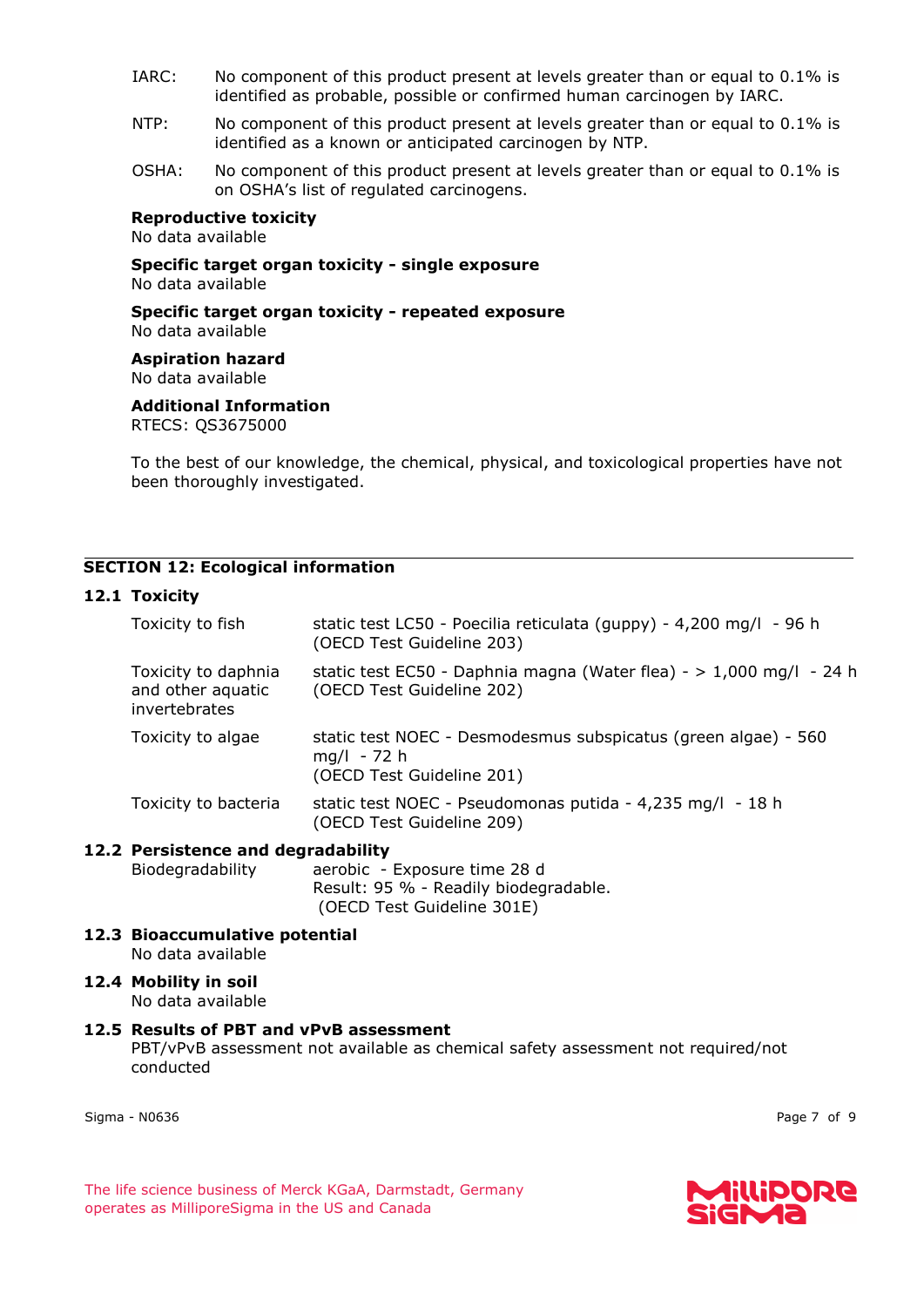#### **SECTION 13: Disposal considerations**

#### **13.1 Waste treatment methods**

#### **Product**

Offer surplus and non-recyclable solutions to a licensed disposal company. Contact a licensed professional waste disposal service to dispose of this material.

#### **Contaminated packaging**

Dispose of as unused product.

#### **SECTION 14: Transport information**

#### **DOT (US)**

Not dangerous goods

#### **IMDG**

Not dangerous goods

#### **IATA**

Not dangerous goods

#### **SECTION 15: Regulatory information**

#### **SARA 302 Components**

No chemicals in this material are subject to the reporting requirements of SARA Title III, Section 302.

#### **SARA 313 Components**

This material does not contain any chemical components with known CAS numbers that exceed the threshold (De Minimis) reporting levels established by SARA Title III, Section 313.

#### **SARA 311/312 Hazards**

Acute Health Hazard

#### **Massachusetts Right To Know Components**

No components are subject to the Massachusetts Right to Know Act.

# **Pennsylvania Right To Know Components**

| Nicotinamide | CAS-No. | <b>Revision Date</b> |
|--------------|---------|----------------------|
|              | 98-92-0 |                      |
|              |         |                      |

Sigma - N0636 Page 8 of 9